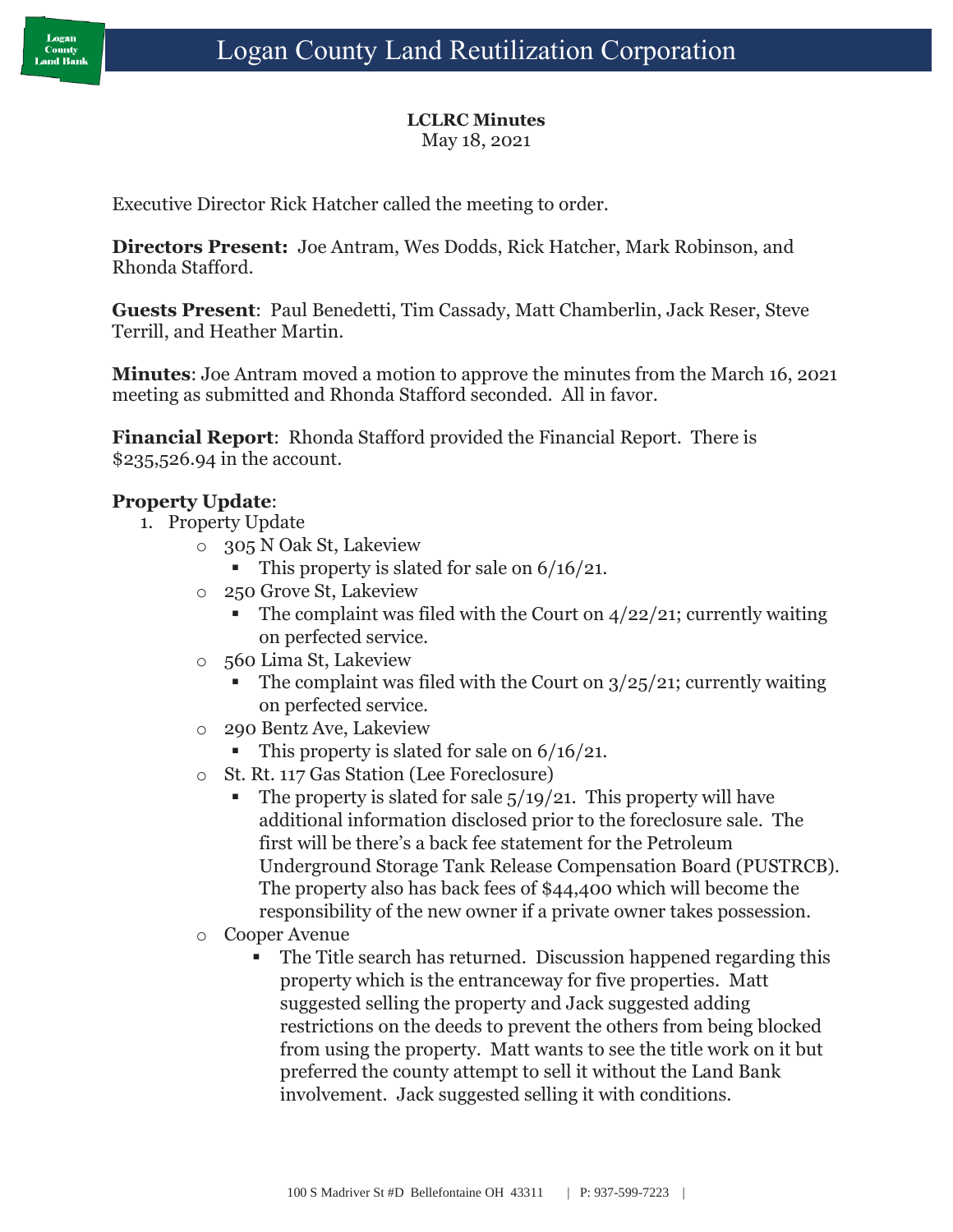#### **New Business**:

- 1. Steve Terrill attended the meeting to discuss the Land Bank activities and foreclosures for the county. Steve asked for information on how the Land Bank chose which properties to watch.
	- o Rick Hatcher advised that the Board of Directors decides that.
	- o Matt Chamberlin explained that in some cases a village or township asks for help. Then the Land Bank will look to see if there's a delinquency.
	- o Steve Terrill explained how he looks at properties. He believes the Land Bank should consider using this criteria for properties. He would like foreclosures to happen quicker and the county to be more aggressive on foreclosures.
		- Joe Antram explained the system is designed to protect the rights of property owners, so it should be more arduous.
	- o Steve Terrill explained the research he has done on Land Banks and how he believes the Land Bank should operate especially in regard to foreclosures. He would like the county to start using the expedited foreclosure process. He would also like Bricker & Eckler to come to the community and do a presentation on how Land Banks work and can be used.
		- Matt Chamberlin provided an explanation for the laws and reasoning of why the expedited foreclosure process is not used. That this decision was just decided recently by the Ohio Supreme Court, but the County had chosen to not go this route due to the potential for litigation. Matt advised that the Land Bank is not the correct party for this conversation; that it's one Steve should have with the Prosecutor's Office who pursues foreclosures. Matt advised that if this meeting is scheduled, a representative from the Land Bank would be willing to attend.
- 2. Champaign County Community Collaboration Meeting
	- o Rick reported that he, along with Brad Bodenmiller and Heather Martin attended this meeting to discuss the Land Bank and how it works in Logan County.
	- o Tim Cassady, Champaign County Commissioner, attended the Logan County Land Bank meeting to learn more about the Land Bank and the reason for having one. He's trying to gather all the information so they can have a discussion about what is needed in Champaign County.
	- o Rhonda reported that she has spoken with Karen Bailey, the Champaign County Treasurer recently to answer her questions regarding a Land Bank.
- 3. Wes reported that he spoke with Habitat for Humanity and they are looking for property at Indian Lake for a build.
- 4. Rick and Mark are both going to reach out to Steve Terrill to follow-up.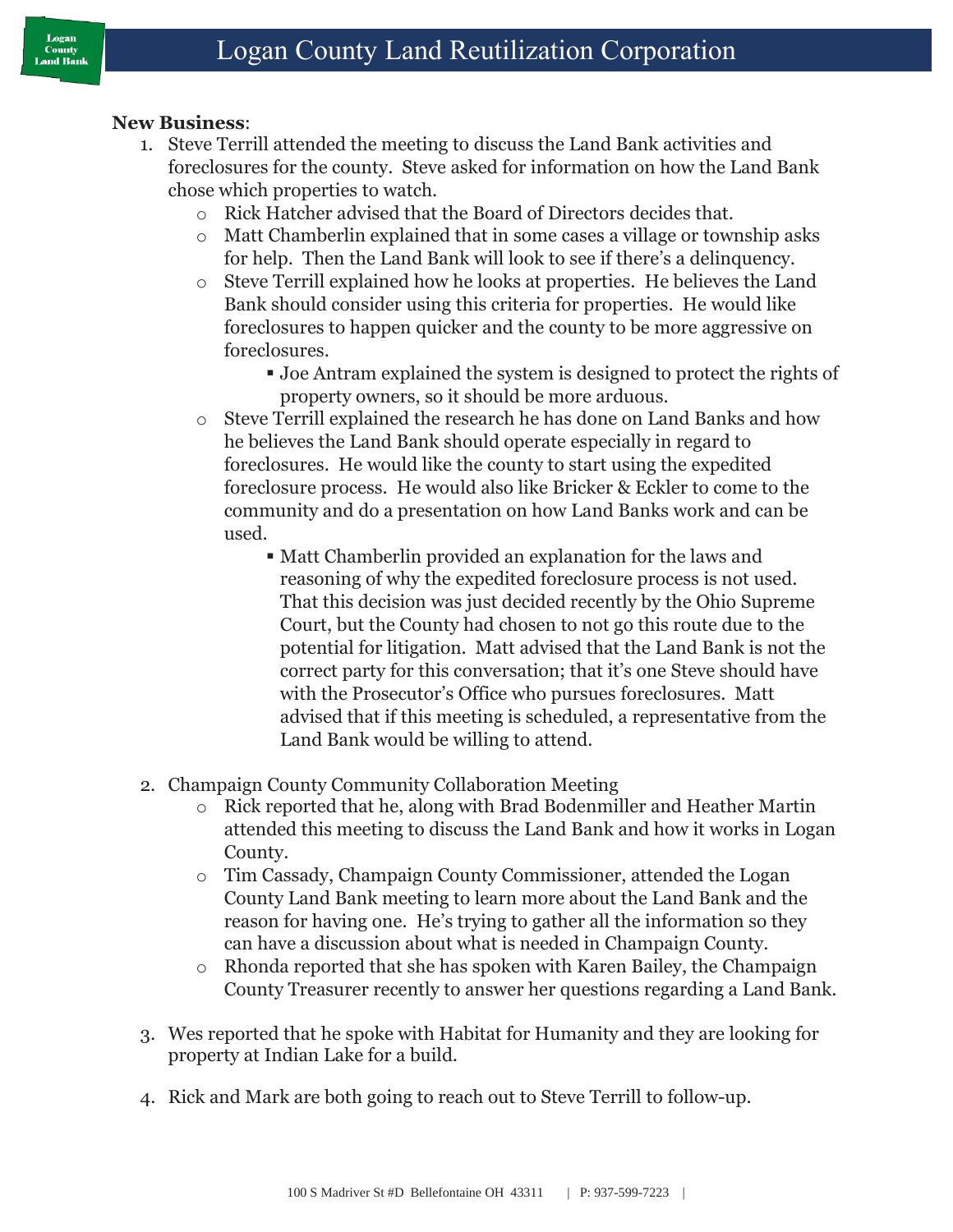

### **Potential Properties:**

- 1. 121 E High St, Bellefontaine
	- This property is slated for Auditor Sale on  $6/2/21$ .
- 2. 124 Bristol Circle, Russells Point
	- This property is slated for Auditor Sale on  $6/2/21$ .
- 3. 128 Bristol Circle, Russells Point
	- This property is slated for Auditor Sale on  $6/2/21$ .
- 4. Park Avenue, Lakeview
	- This property is slated for Auditor Sale on  $6/2/21$ .
- 5. Grove Street, Lakeview (006-000)
	- This property is slated for Auditor Sale on  $6/2/21$ .
- 6. Grove Street, Lakeview (005-000)
	- This property is slated for Auditor Sale on  $6/2/21$ .
- 7. 410 Union Street, Lakeview
	- This property is slated for Auditor Sale on  $6/2/21$ .
- 8. 168 N Sandusky, Rushsylvania
	- This property is slated for Auditor Sale on  $6/2/21$ .
- 9. 4700 Napoleon St; 4704 (front house) and 4708 (back house) Napoleon Street, Huntsville
	- One of these properties was demolished. The Village handled the remedy to this situation without Land Bank involvement. Matt will follow up and report at a future meeting if anything further is needed.
- 10. 112 114 N Detroit St, Bellefontaine
	- Wes reported this property is difficult. It's currently held by Trust and the Trustees filed bankruptcy so the City is limited to the actions that can be taken. The mortgage is held by a private person who would let the property go. The issue is trying to find an end user to take on the property. It's in bad shape. It shares a wall with an existing building/business so tearing it down would be an problematic. The City paid for locks and have taken developers in to look at it but none are interested due to the extensive work required. Matt made some suggestions regarding options with the deed. Rick provided a name of someone who may potentially be interested since he's looking for downtown property.

#### **Old Business:**

- 1. NIP Properties
	- a. These properties can be disposed at the end of 2021.